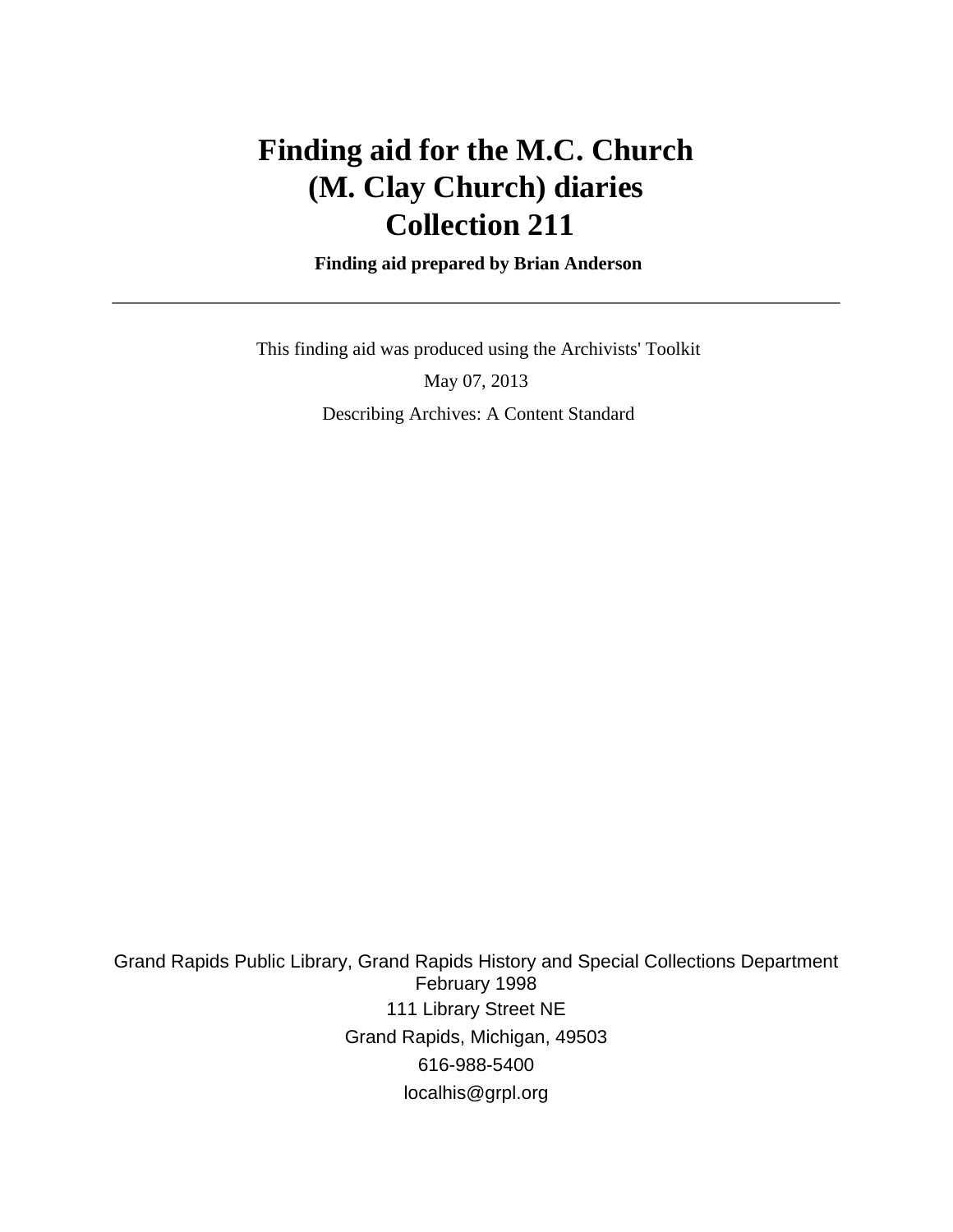# **Table of Contents**

 $\overline{\phantom{a}}$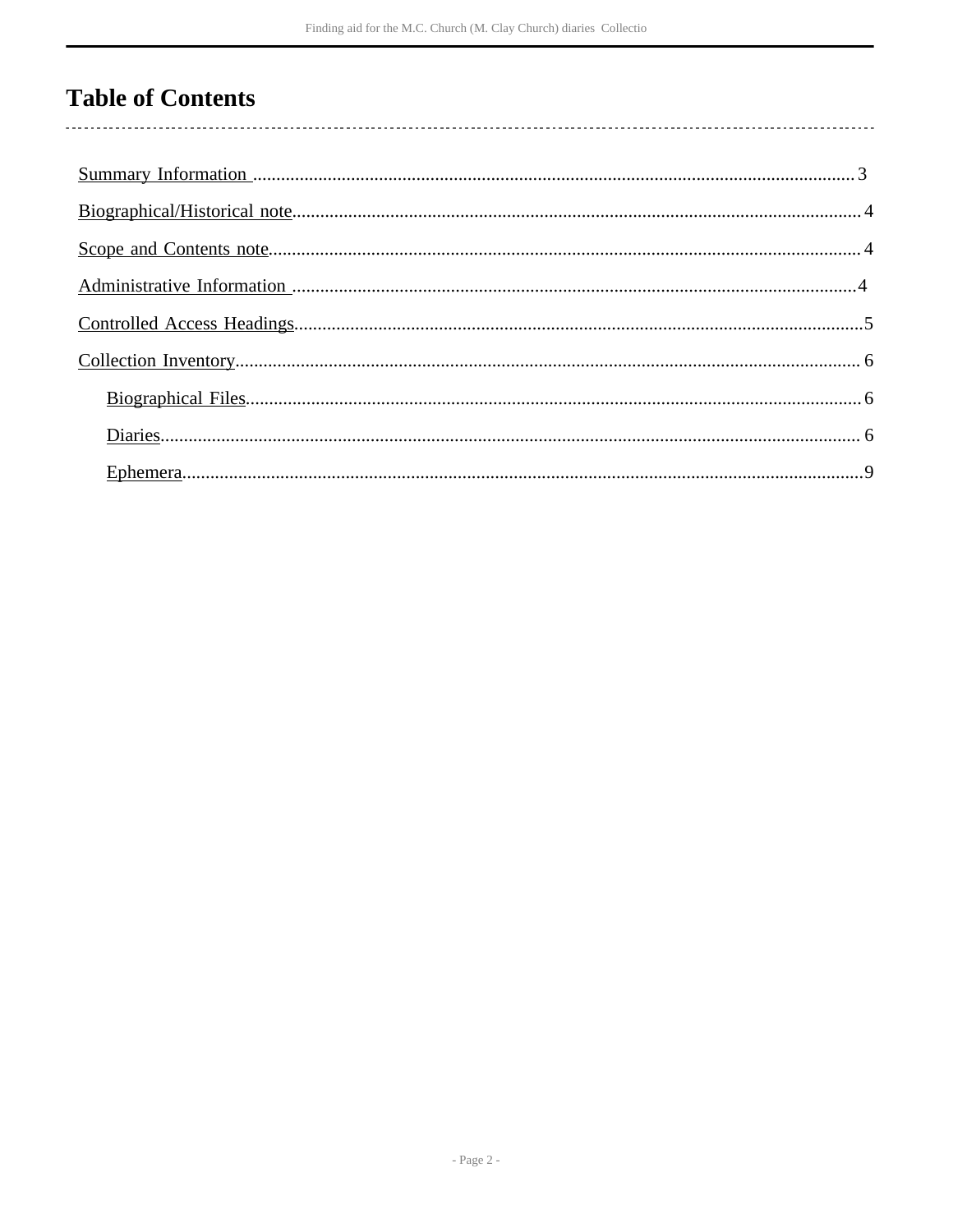# <span id="page-2-0"></span>**Summary Information**

| <b>Repository</b>       | Grand Rapids Public Library, Grand Rapids History and Special<br><b>Collections Department</b>                                                                                                                                                                                                                                                                                                                                                                                                                                                                                                                                                                                                                                                                                                                                                          |
|-------------------------|---------------------------------------------------------------------------------------------------------------------------------------------------------------------------------------------------------------------------------------------------------------------------------------------------------------------------------------------------------------------------------------------------------------------------------------------------------------------------------------------------------------------------------------------------------------------------------------------------------------------------------------------------------------------------------------------------------------------------------------------------------------------------------------------------------------------------------------------------------|
| <b>Creator - Author</b> | Church, M Clay, 1877-1966                                                                                                                                                                                                                                                                                                                                                                                                                                                                                                                                                                                                                                                                                                                                                                                                                               |
| <b>Title</b>            | M.C. Church (M. Clay Church) diaries                                                                                                                                                                                                                                                                                                                                                                                                                                                                                                                                                                                                                                                                                                                                                                                                                    |
| Date [inclusive]        | 1898-1957                                                                                                                                                                                                                                                                                                                                                                                                                                                                                                                                                                                                                                                                                                                                                                                                                                               |
| <b>Extent</b>           | 0.9 Linear feet Two boxes                                                                                                                                                                                                                                                                                                                                                                                                                                                                                                                                                                                                                                                                                                                                                                                                                               |
| Language                | English                                                                                                                                                                                                                                                                                                                                                                                                                                                                                                                                                                                                                                                                                                                                                                                                                                                 |
| <b>Abstract</b>         | M. Clay Church (1877-1966) was a businessman from Grand Rapids,<br>Michigan. He worked for his father's company, the Couple Gear Co.,<br>which produced the worlds first truck trailers and designed a truck with<br>a motor for each wheel. Church lived in Massachusetts from the late<br>1920s through the early 1960s, operating the Church Motor Company.<br>Later, he worked as an insurance executive. A majority of his diary entries<br>relate to his business dealings: what happened at the factory, who he had<br>meetings with, different ideas he was thinking through and records of<br>business transactions. Other entries describe family events and evenings<br>with friends, descriptions of sunrises and various written musings. Also<br>included are lists of addresses, prices of purchasable goods and a stock<br>certificate. |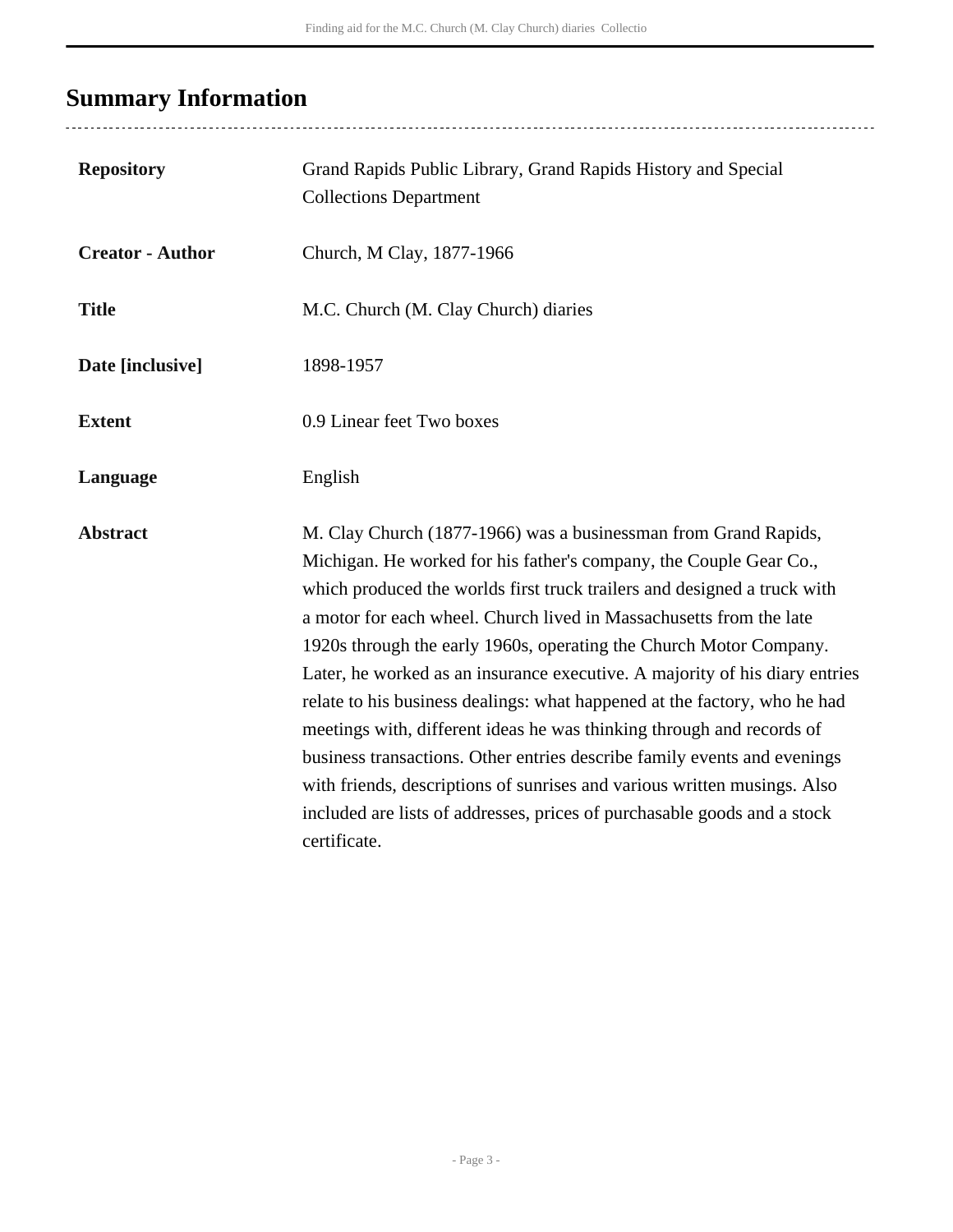## <span id="page-3-0"></span>**Biographical/Historical note**

M.C. (Melvin Clay) Church (March 1, 1877-October 1966) was the son of Melvin B. Church (1849-1924), an inventor and founder of the Couple Gear Co. in Grand Rapids, Michigan. M.C. also had a brother, Clifford (1880-1965), who was an inventory of toys.

M.C. Church began in his father's company in Grand Rapids, Couple Gear Co., which produced the worlds first truck trailers and designed a truck with a motor for each wheel. Near the end of 1927 M.C. left for the East Coast, settling in Massachusetts. There he opened up the Church Motor Company that produced parts for trucks. Amma, his wife, is mentioned throughout the diaries. Also mentioned are sisters, cousins and other relatives. While much of Church's life can be inferred from the diaries other facts remain undocumented.

## <span id="page-3-1"></span>**Scope and Contents note**

The collection contains two boxes of folders containing photocopies of Church's diaries or notebooks. The folders are organized chronologically from 1898 to 1957, with small and large gaps in the holdings. See box list for specific holdings documentation. Church, evidently, was not always a consistent writer, but also some diaries may have been lost over time. The Church family's inventions are of particular interest: Alabastine paint and plaster, truck trailers, toys, trucks with a separate motor for each wheel, wheelchairs and other vehicular inventions. The diary entries near the end deal more with Church's personal life: family, health and activities. Church includes notes to the reader, explaining his methods and purposes for writing a diary.

....................................

## <span id="page-3-2"></span>**Administrative Information**

#### **Publication Information**

Grand Rapids Public Library, Grand Rapids History and Special Collections Department February 1998

#### **Immediate Source of Acquisition note**

Kathy VanderWeid, 1996, accession number 1996.006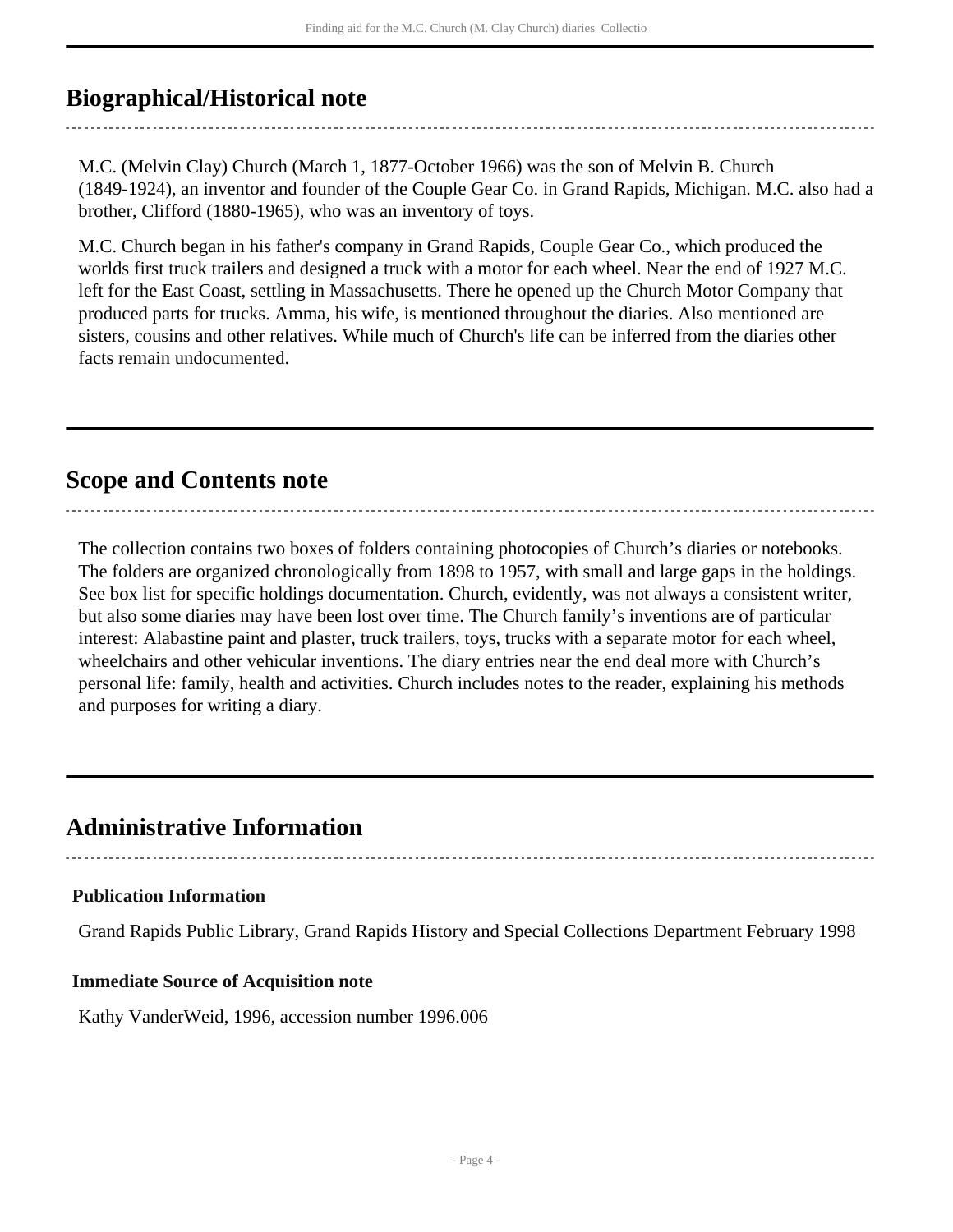## <span id="page-4-0"></span>**Controlled Access Headings**

#### **Genre(s)**

 $\ddotsc$ 

• diaries

#### **Geographic Name(s)**

• Grand Rapids (Mich.) -- History

#### **Personal Name(s)**

• Church, M Clay, 1877-1966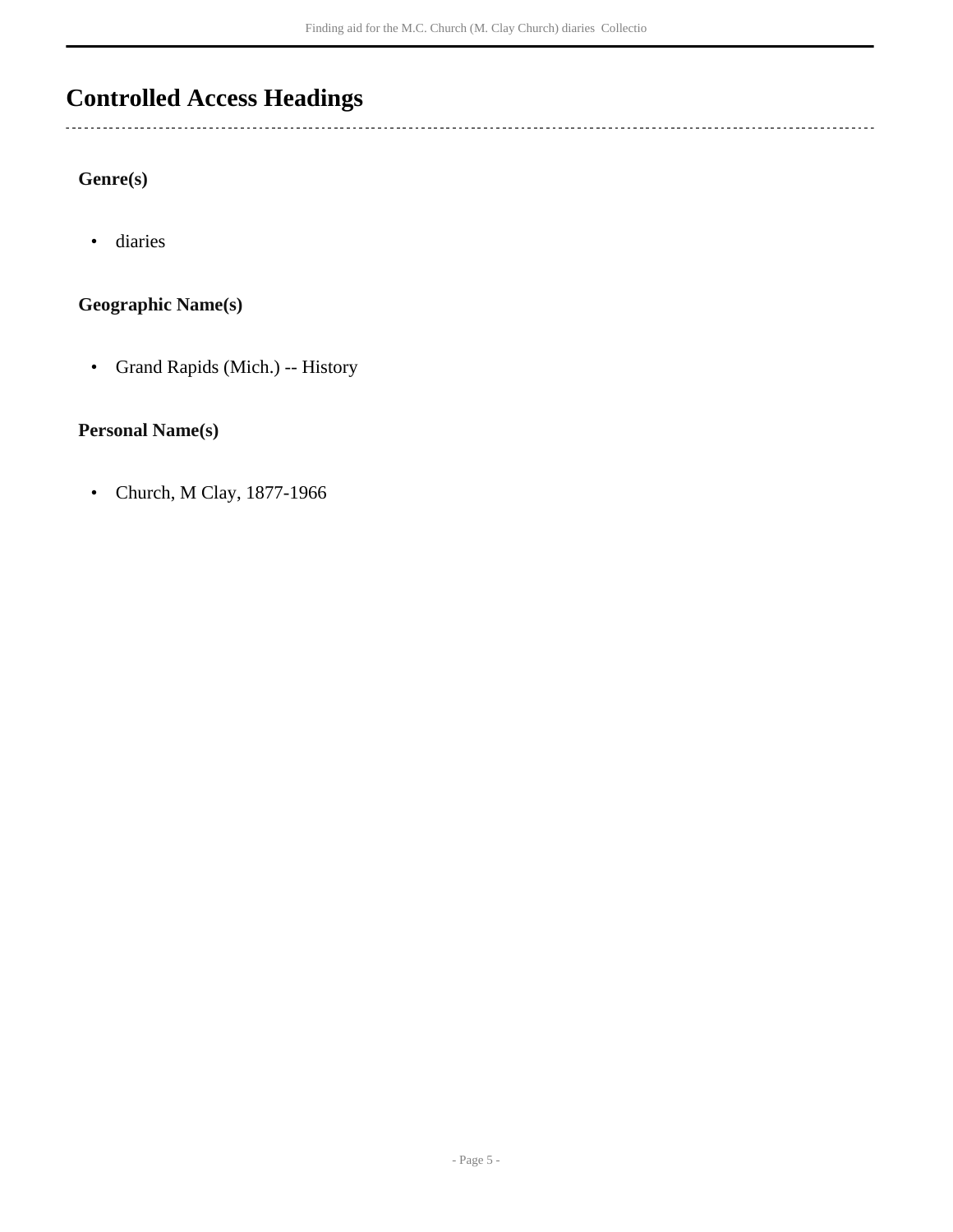# <span id="page-5-0"></span>**Collection Inventory**

<span id="page-5-2"></span><span id="page-5-1"></span>

| <b>Biographical Files</b>   |              |                  |
|-----------------------------|--------------|------------------|
|                             | <b>Box</b>   | <b>Folder</b>    |
| Reference copies            | $\mathbf{1}$ | 0.5              |
| <b>Diaries 1898-1957</b>    |              |                  |
|                             | <b>Box</b>   | <b>Folder</b>    |
| Oct. 10, 1898-June 30, 1899 | $\mathbf{1}$ | $\mathbf{1}$     |
| July 1-August 30, 1899      | $\mathbf{1}$ | $\overline{2}$   |
| Sept. 1-Dec. 31, 1899       | $\mathbf{1}$ | 3                |
| Jan. 1-Feb. 12, 1900        | $\mathbf{1}$ | $\overline{4}$   |
| Mar. 15-July 26, 1900       | $\mathbf{1}$ | 5                |
| July 26-Dec. 1, 1900        | $\mathbf{1}$ | 6                |
| Dec. 1, 1900-April 12, 1901 | $1\,$        | $\boldsymbol{7}$ |
| June 25-Sept. 30, 1901      | $\mathbf 1$  | $8\,$            |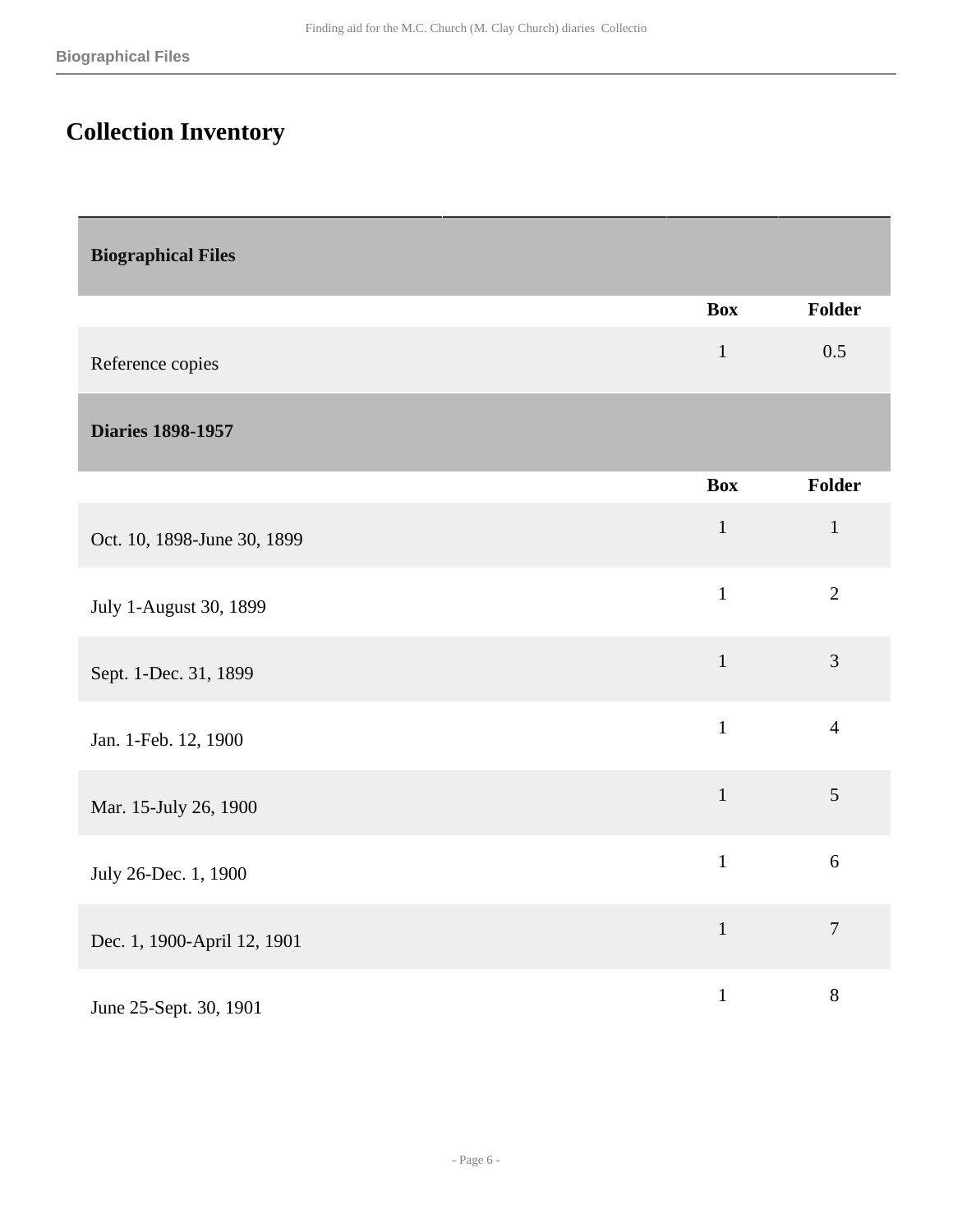| Oct. 30-Dec. 21, 1901                              | $\mathbf 1$  | 9      |
|----------------------------------------------------|--------------|--------|
| Nov. 21, 1902-Feb. 20, 1903                        | $\mathbf{1}$ | 10     |
| April 6, 1905 - History of the previous 16 months. | $\mathbf{1}$ | 11     |
| April 2-Oct. 22, 1905                              | $\mathbf{1}$ | 12     |
| Nov. 10, 1905-Jan. 11, 1906                        | $\mathbf{1}$ | 13     |
| Dec. 25, 1908-Jan. 3, 1909                         | $\mathbf{1}$ | 14     |
| Jan. 11-Dec. 9, 1911                               | $\mathbf 1$  | 15     |
| Jan. 8-Dec. 31, 1912                               | $\mathbf{1}$ | 16     |
| Feb. 5-April 30, 1918                              | $\mathbf{1}$ | 17     |
| May 1-June 30, 1918                                | $\mathbf{1}$ | $18\,$ |
| April 20-July 15, 1920                             | $\mathbf{1}$ | 19     |
| July 16-Aug. 29, 1920                              | $\mathbf{1}$ | $20\,$ |
| Oct. 2-22, 1920                                    | $\mathbf 1$  | 21     |
| Oct. 22-Dec. 2, 1920                               | $\mathbf{1}$ | 22     |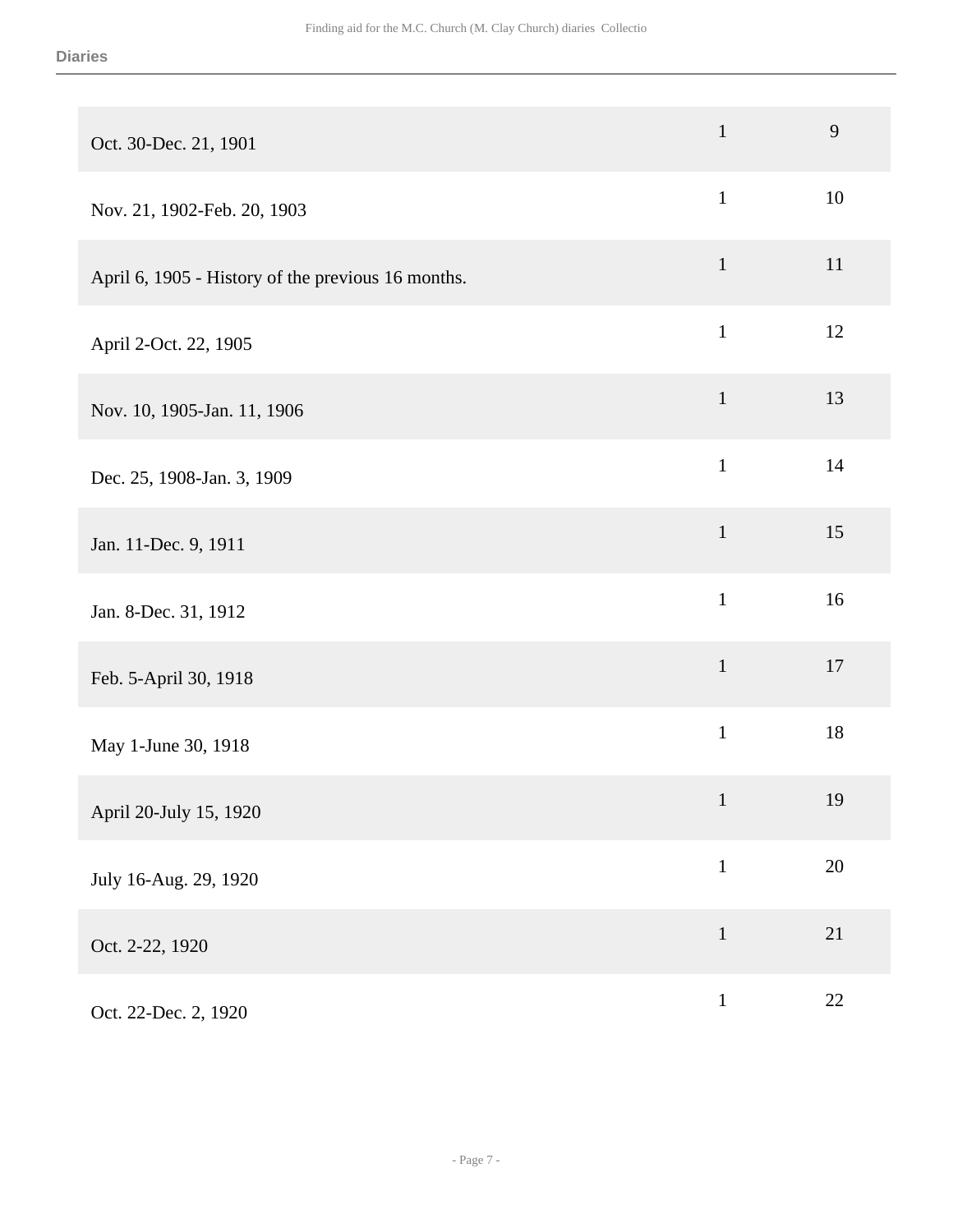| Dec. 2, 1920-March 31, 1921 | $\sqrt{2}$     | $\mathbf{1}$     |
|-----------------------------|----------------|------------------|
| April 14-Aug. 28, 1921      | $\overline{2}$ | $\overline{2}$   |
| Aug. 24, 1926-July 3, 1927  | $\sqrt{2}$     | $\mathfrak{Z}$   |
| Aug. 1935 - Address Book.   | $\mathbf{2}$   | $\overline{4}$   |
| July 26, 1937-June 28, 1942 | $\overline{2}$ | 5                |
| Jan. 1-Dec. 31, 1939        | $\overline{2}$ | 6                |
| Aug. 2-17, 1947             | $\overline{2}$ | $\boldsymbol{7}$ |
| Sept. 1948-May 1949         | $\overline{2}$ | 8                |
| Dec. 1949 - Address Book.   | $\sqrt{2}$     | 9                |
| March 31-Dec. 27, 1950      | $\overline{2}$ | $10\,$           |
| Jan. 1-Dec. 31, 1951        | $\sqrt{2}$     | 11               |
| Jan. 1-Dec. 24, 1953        | $\mathbf{2}$   | 12               |
| Jan. 5-Dec. 30, 1954        | $\sqrt{2}$     | 13               |
| Jan. 5-Dec. 24, 1955        | $\mathbf{2}$   | $14$             |